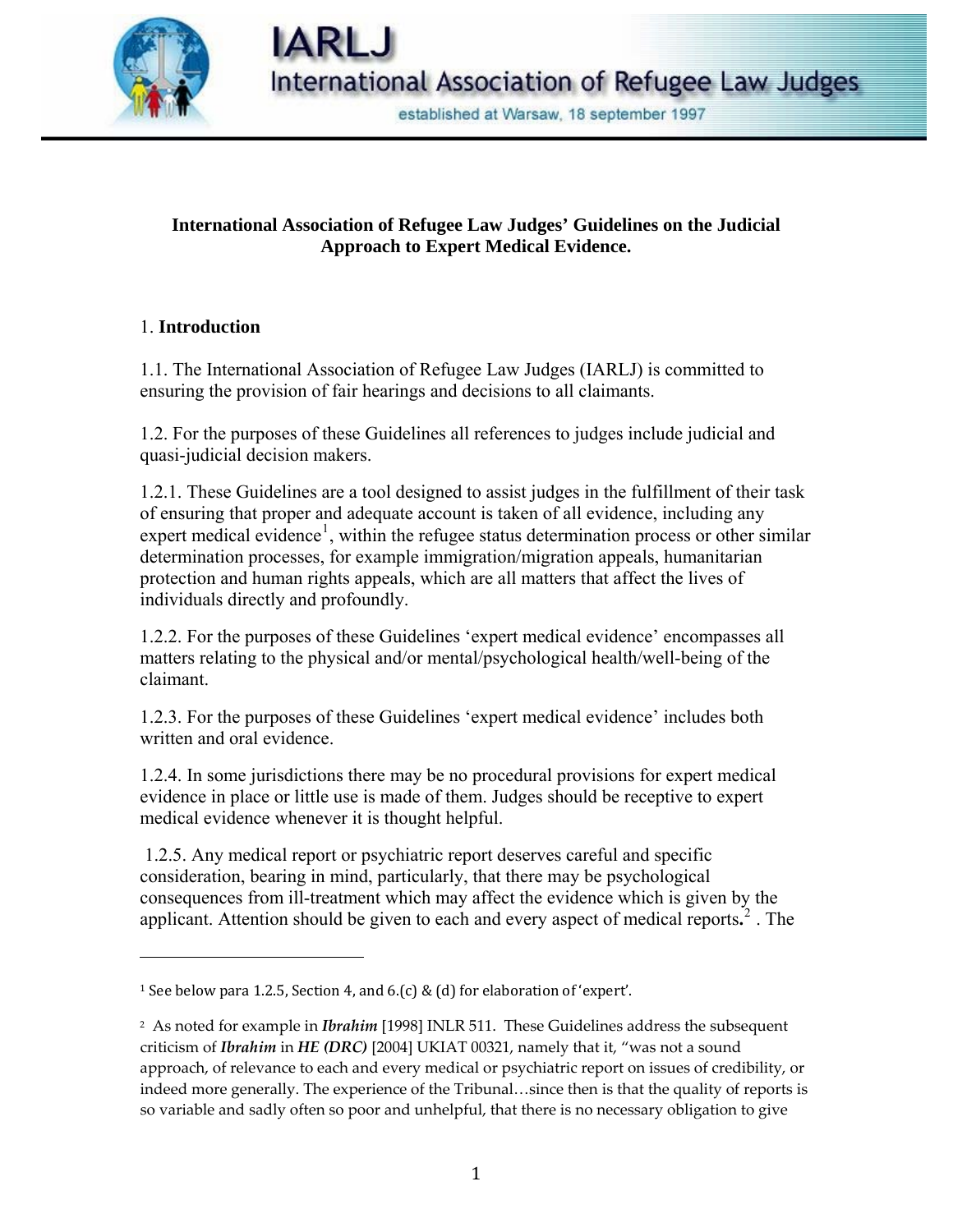consideration given to a report depends on the quality of the report and the standing and qualifications of the medical or health care professional/expert*.* If the judge decides to reject any medical report there is a positive obligation to do more than merely state that it had been 'considered'. The decision maker must provide some meaningful discussion as to how he or she had taken account of the applicant's serious medical condition before making a negative credibility finding. The failure to do so in this case would be likely to be considered to be a 'reviewable error.<sup>[3](#page-1-0)</sup>

#### 2. **Use of Guidelines**

2.1. These Guidelines should be used and considered in conjunction with any relevant guidelines on vulnerable persons. It is necessary to ensure equal treatment, with differentiation where appropriate, before the mandated asylum determination body.<sup>[4](#page-1-1)</sup>

2.1.2. The United Nations' *Istanbul Protocol: Manual on the Effective Investigation and Documentation of Torture and Other Cruel, Inhuman or Degrading Treatment or Punishment* (1999) represents an attempt to establish international guidelines for the assessment of persons who allege torture and ill-treatment, for investigating cases of alleged torture and for reporting findings to the judiciary or any other investigative body. The manual includes principles for the effective investigation and documentation of torture and other cruel, inhuman or degrading treatment or punishment.<sup>[5](#page-1-2)</sup> For the current edition of the Istanbul Protocol see Office of the United Nations High Commissioner for Human Rights Geneva Professional Training Series No. 8/Rev.1 United Nations New York and Geneva, 2004 Istanbul Protocol *Manual on the Effective Investigation and Documentation of Torture and Other Cruel, Inhuman or Degrading Treatment or Punishment.*

### 3. **The Role of Expert Medical Evidence**

them weight merely because they are medical or psychiatric reports. The consideration given to a report depends on the quality of the report and the standing and qualifications of the doctor*.*" (Para 16).

<u> 1989 - Andrea San Andrea San Andrea San Andrea San Andrea San Andrea San Andrea San Andrea San Andrea San An</u>

<span id="page-1-0"></span>3 See also note 8.

<span id="page-1-1"></span><sup>4</sup> See for example Guideline 8 – Guideline on Procedures with Respect to Vulnerable Persons appearing before the Immigration and Refugee Board of Canada, December 2006, which aims to provide procedures for dealing with claimants who may encounter additional difficulties due to e.g. physical or mental health problems, age or gender issues.

<span id="page-1-2"></span><sup>5</sup> The guidelines contained within the *Istanbul Protocol* represent minimum standards.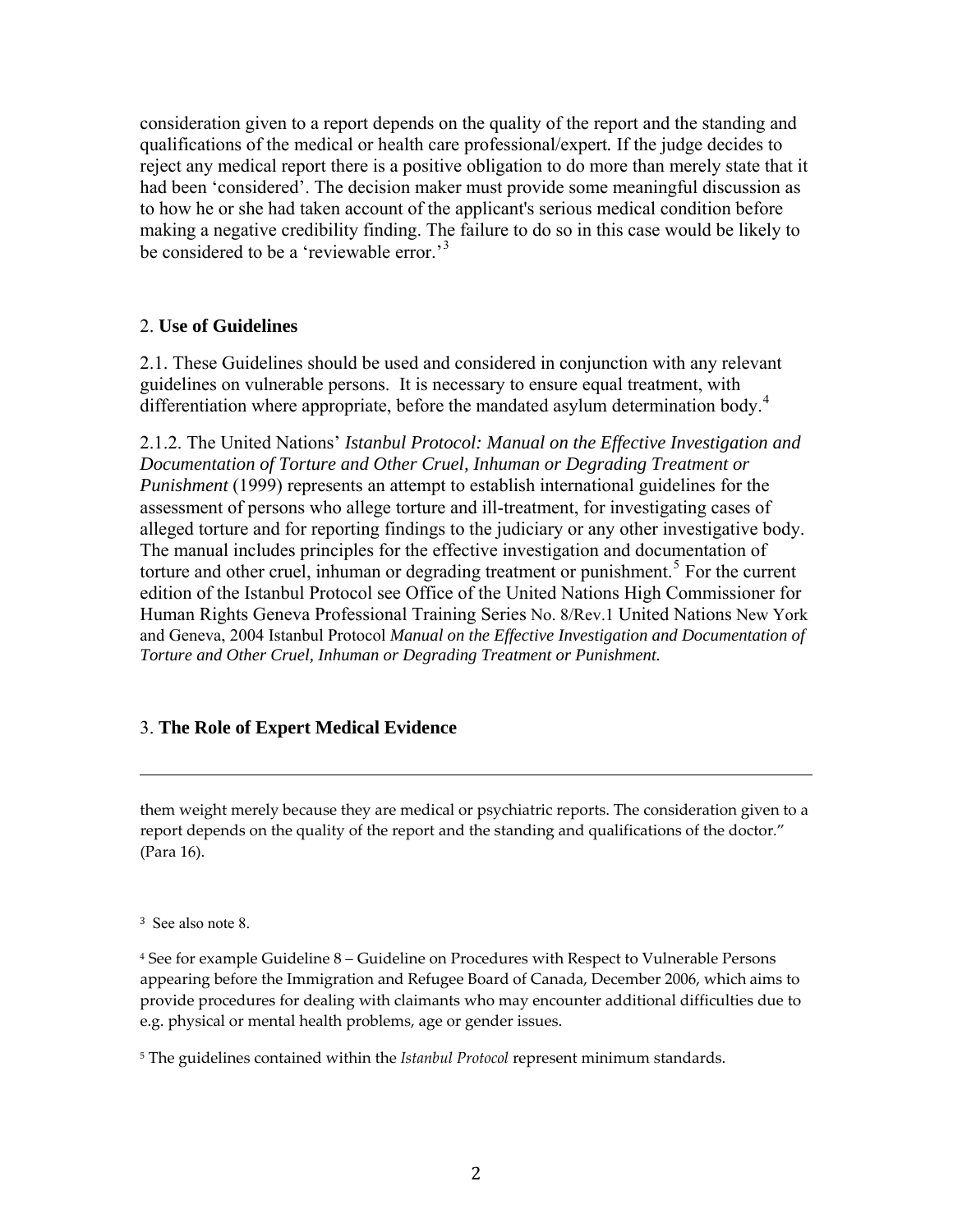- 3.1. Expert medical evidence is obtained for one or more of the following purposes:
	- to substantiate claims of ill-treatment;
	- to establish a correlation between physical or psychological injuries and the alleged torture or ill-treatment;
	- to explain a claimant's difficulties in giving evidence or recounting events by
		- (a) providing possible explanation(s) for inconsistencies and/or contradictions within a claimant's narrative of events;<sup>[6](#page-2-0)</sup>
		- (b) providing possible explanation(s) for reticence or reluctance in divulging a full account of events, for example delay in divulging allegations of sexual assault and/or other forms of violence directed against an individual<sup>[7](#page-2-1)</sup>,
	- to address the possible effect of removal and return to the country of origin upon a person's physical or mental well-being or that of a family member;
	- to assess treatment needs.

• to reduce the need for the claimant to give testimony about traumatic events.<sup>[8](#page-2-2)</sup>

3.2. Expert medical evidence may not prove conclusively whether or not someone was tortured or had suffered serious physical or psychological injury. Rather, the medical report provides expert opinion on the degree to which the injuries or behaviour presented correlate with the allegations of torture/ill-treatment.<sup>[9](#page-2-3)</sup>

<span id="page-2-2"></span><sup>8</sup> *X.E.B. (Re),* [2002] R.P.D.D. No. 230 at para 17.

<span id="page-2-0"></span><sup>6</sup> See for example *Feleke***,** 2007 FC 539 in which it was stated that "[t]he medical assessment, which the Refugee Protection Division (RPD) accepted, stated that the Applicant suffered from "cognitive difficulties, avoidance behaviours, generalized anxiety symptoms", all of which could have provided an explanation for the Applicant's behaviour. The RPD, in finding a decision either way, with regards to credibility, had an obligation to explain how the diagnosis impacts the RPD's assessment of any discrepancies." (para 18).

<span id="page-2-1"></span><sup>7</sup> Supra note 2. See also *Atay v. Canada (Minister of Citizenship and Immigration)***,** 2008 FC 201 at para. 16 (stating "[S]imply referring in its reasons to a psychological report addressing posttraumatic stress disorder is not sufficient; the Board must consider whether the psychological circumstance might help explain an omission, lack of detail, or confusion regarding the events if these are the exact cognitive errors referred to in the psychologist's report.").

<span id="page-2-3"></span><sup>9</sup> See for example *CASE OF R.C. v. SWEDEN (Application no. 41827/07),* European Court of Human Rights, 9 March 2010, in which the "Court notes that the forensic medical report submitted at its request has documented numerous scars on the applicant's body. Although some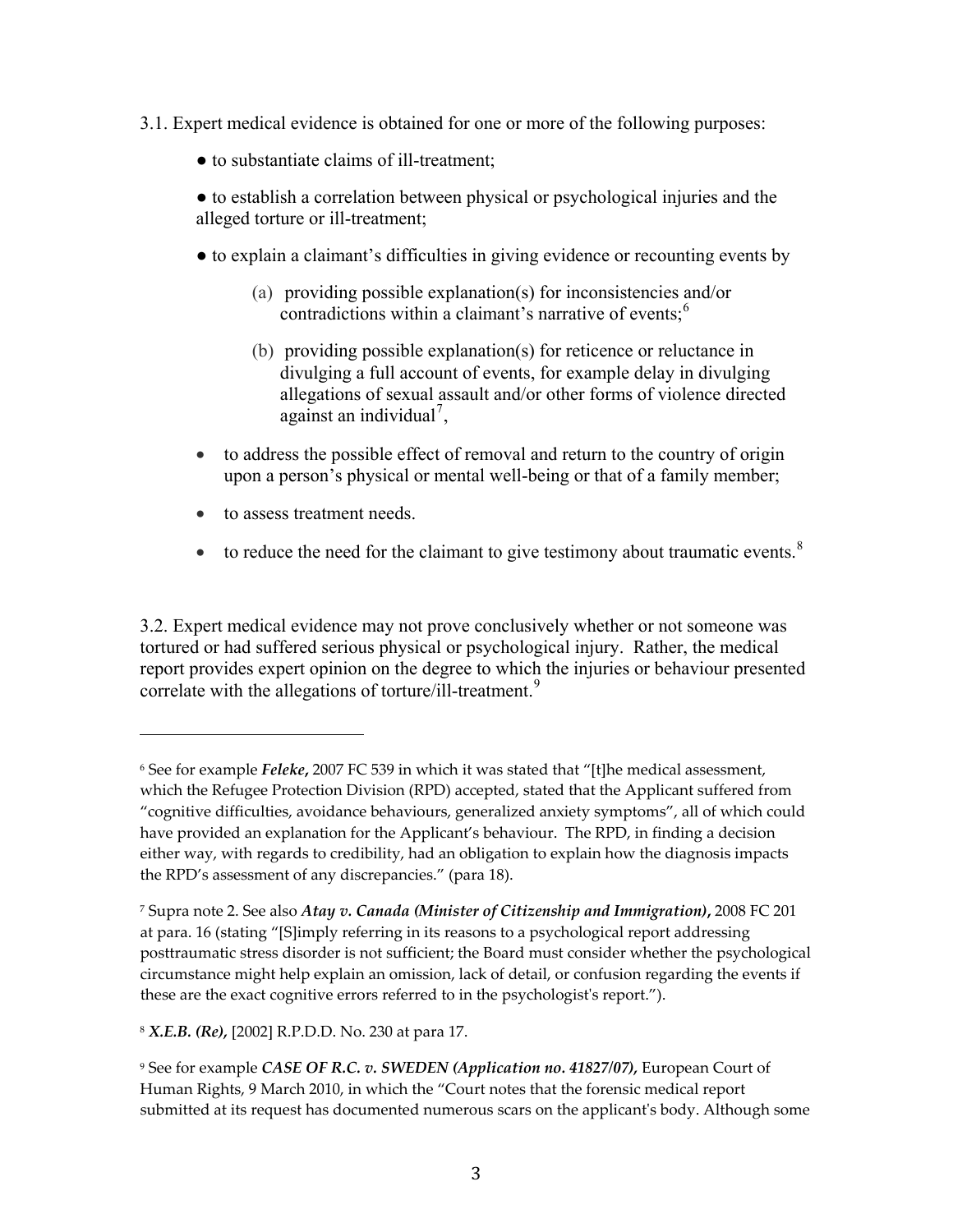3.3. Expert medical evidence should form an integral part of any findings of credibility and should not be separated from other evidence.<sup>[10](#page-3-0)</sup>

3.4. The judge may, in the context of the evidence as a whole, have to consider the possibility that the claimant is feigning the symptoms he or she puts forward.

### 4. **Standards to Ensure Uniformity and Consistency of Expert Medical Evidence**

4.1. Expert medical evidence should include the credentials of the author of the expert medical report, including:

- medical education and clinical training;
- psychological/psychiatric training;
- medical qualification;
- membership of any professional bodies;
- experience in documenting evidence of torture/ill-treatment;
- experience of treating asylum seekers, refugees or victims of torture/ill-treatment;
- whether the expert is familiar with the *Istanbul Protocol* (see below);
- whether the *Istanbul Protocol* informs the medical opinion;

of them may have been caused by means other than by torture, the Court accepts the reportʹs general conclusion that the injuries, to a large extent, are consistent with having been inflicted on the applicant by other persons and in the manner in which he described, thereby strongly indicating that he has been a victim of torture. The medical evidence thus corroborates the applicant's story." (para 53).

<u> 1989 - Andrea San Andrea San Andrea San Andrea San Andrea San Andrea San Andrea San Andrea San Andrea San An</u>

<span id="page-3-0"></span><sup>10</sup> *C.A. v. Canada (Minister of Citizenship and Immigration)***,** [1997] F.C.J. No. 1082 at Para. 12 ("In this case, credibility was also the ʹlinchpinʺ to the Boardʹs decision. Nonetheless, the Board failed to indicate, how, if at all, the psychological report was considered when making its credibility finding. The Board was obliged to do more than merely state that it had "considered" the report. It was obliged to provide some meaningful discussion as to how it had taken account of the applicantʹs serious medical condition before it made its negative credibility finding. The failure to do so in this case constitutes a reviewable error and justified the matter being returned to a newly appointed Board."). *Hassan v. Canada (Minister of Citizenship and Immigration)* (1999), 174 F.T.R. 288 (F.C.) (finding that the medical evidence at issue (a psychological report), formed a part of the basis for evaluating the claimant's credibility).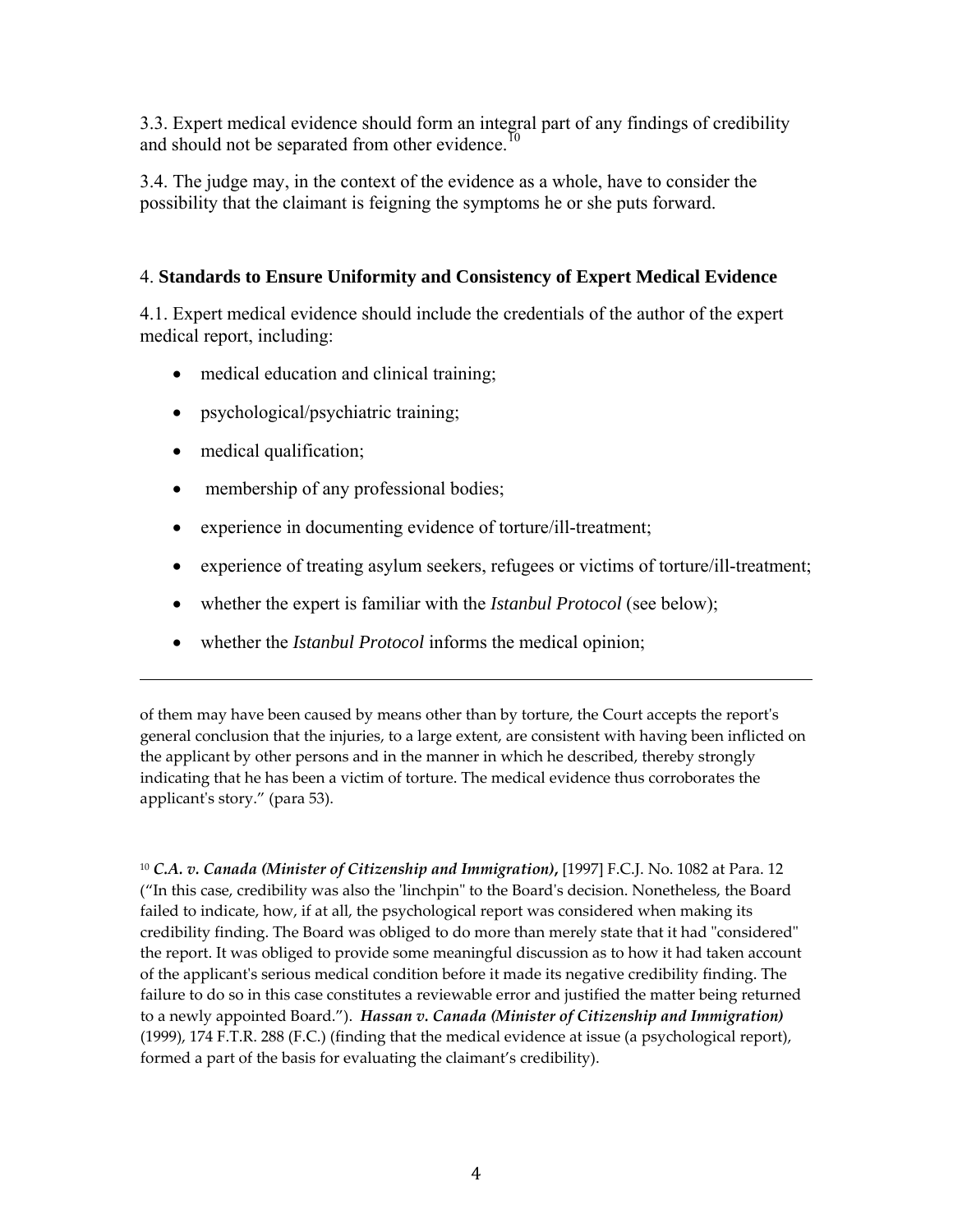• current Curriculum Vitae including relevant publications, presentations and Continuing Professional Development.

4.1.2. In situations where no formal medical training/qualification has been gained by the examiner, any relevant practical experience working with refugees/victims of torture which has culminated in the author of the report gaining expertise should be stated. However, this expertise must be recognised as having weight by a relevant authority e.g. the Minister of Health. As in all instances, circumstances peculiar to a particular country, e.g., having relatively few trained medical practitioners, should be considered.

4.2. Expert medical evidence should deal with the individual claimant's particular case so as to:

- advise on the duration, frequency and regularity of interviews and/or consultations the author of the report had with the claimant;
- advise on the examination (including the nature and the extent of) and diagnosis of the claimant, and make clear the diagnostic tests used and methodology employed;
- advise as to any suggested prescribed treatment;
- advise on the long term prognosis including;

(i) the likely impact return to country of origin could have on the claimant's physical and/or mental health including likelihood of re-traumatization;

- (ii) availability of medical and psychiatric services in the country of origin;
- (iii) drug availability and rehabilitation services in the country of origin;  $11$

4.3. Expert medical evidence should be restricted to the author's area(s) of competence and expertise.

4.4. Expert medical evidence should demonstrate a critical and objective analysis of the injuries and/or symptoms displayed, rather than an unquestioning acceptance of the claimant's account of how any injuries were sustained.<sup>[12](#page-4-1)</sup> As a norm the evaluation should involve:

<span id="page-4-0"></span><sup>&</sup>lt;sup>11</sup> 4.1. (b)(ii)&(iii) should only be addressed when such knowledge lies within the recognised expertise of the report's author. However a report should not be considered to be deficient if it does not include such information.

<span id="page-4-1"></span><sup>12</sup> *Mendez v. Canada (Minister of Citizenship and Immigration)***,** 2005 FC 75 at Para 41 (stating "[t]he general rule is that while a diagnosis drawn from a claimantʹs account of facts already found not to be credible can be disregarded, a diagnosis drawn from independent observation of symptoms is not so easily set aside". ).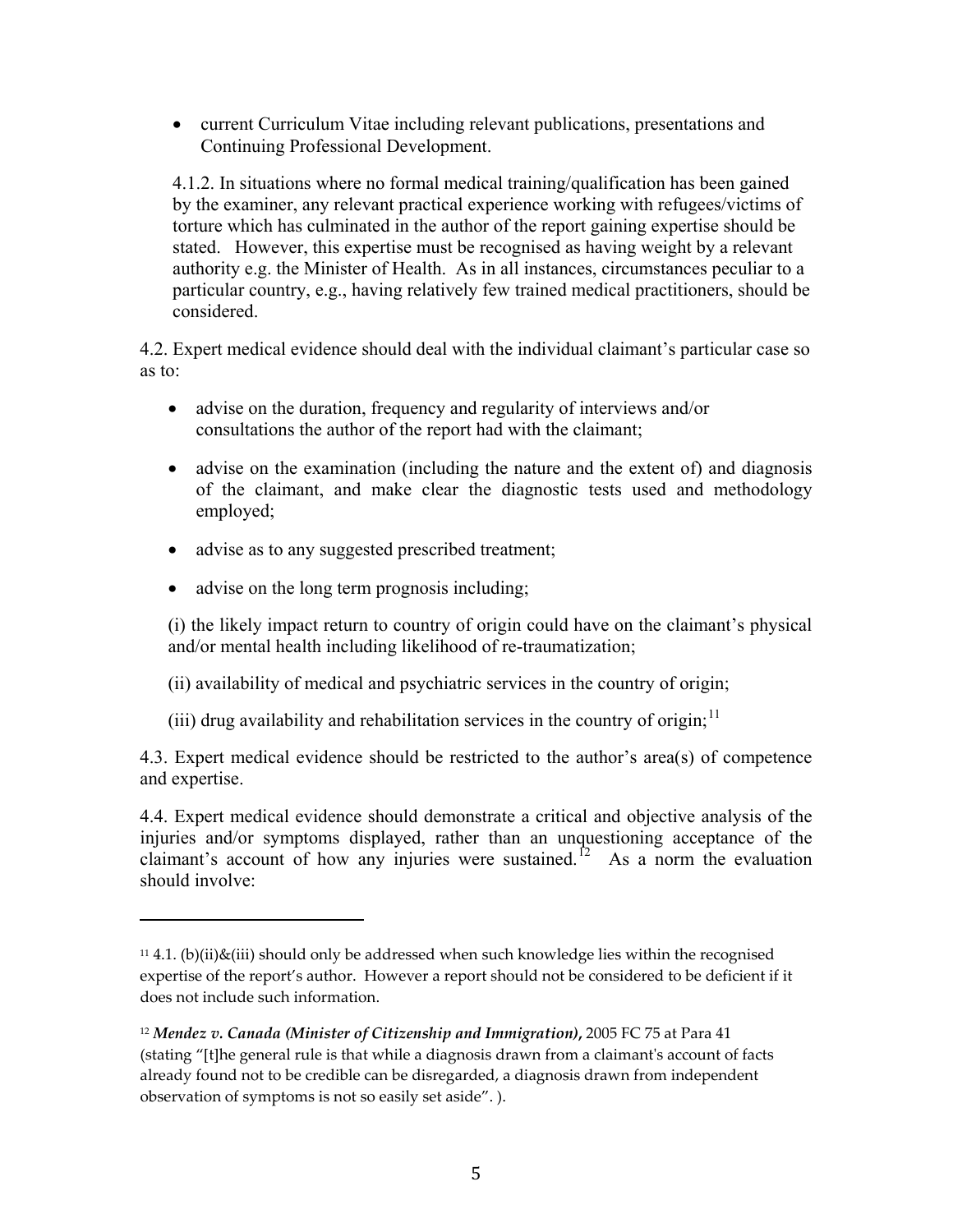- An objective description of the injury;
- A description of how the injury was incurred according to the claimant;
- An opinion on the consistency between the nature of the injury and the manner in which it was incurred, preferably with precise reasons;

4.5. Expert medical evidence should address the relative likelihood of any other possible cause for the injury in question.

 4.6. Expert medical evidence should provide an overall evaluation of all lesions and note the consistency of each lesion with a particular form of torture. However, the overall conclusion should not go further than what is commensurate with findings as detailed by the expert. That is, if all that a doctor does is say that the scarring/injury is 'highly consistent' with the claimed history, without also addressing the relative likelihood of the few other possible causes, the report will clearly be of less potential value than if it does and an immigration judge may hold that a finding of "highly consistent" has very limited value. $13$ 

 4.7. Expert medical evidence should remain impartial and refrain from giving any opinion as to the overall credibility of the claimant or of the merits of the claimant's case.

4.8. A holistic approach should be adopted to the evaluation of expert medical evidence. A report which does not contain all of the above should not be disregarded as deficient.

### 5. **Assessment of Injuries Pursuant to the** *Istanbul Protocol* **Criteria:**

The following has been extracted from the *Istanbul Protocol* and is offered as what may be regarded as aspirational best practice. The *Istanbul Protocol* sets out in some detail the terms which should be generally used in describing/establishing the correlation between the alleged ill treatment and the injury sustained.

### 5.1. Visible Injuries

It is advocated that in cases of visible scarring each lesion and the overall pattern of lesions the physician should indicate the degree of consistency between the lesion(s) and

<u> 1989 - Andrea San Andrea San Andrea San Andrea San Andrea San Andrea San Andrea San Andrea San Andrea San An</u>

<span id="page-5-0"></span><sup>&</sup>lt;sup>13</sup> Reservations have been expressed that this could demand speculation and enumeration about a range of other possible causes. It is enough for the expert to state that there are other possible causes for the injury, and how likely they are considering what is known about the claimant's life history and experiences. The problem of this not being addressed can be seen in *RT (medical reports – causation of scarring) Sri Lanka* [2008] UKAIT 00009 (paras 28‐35).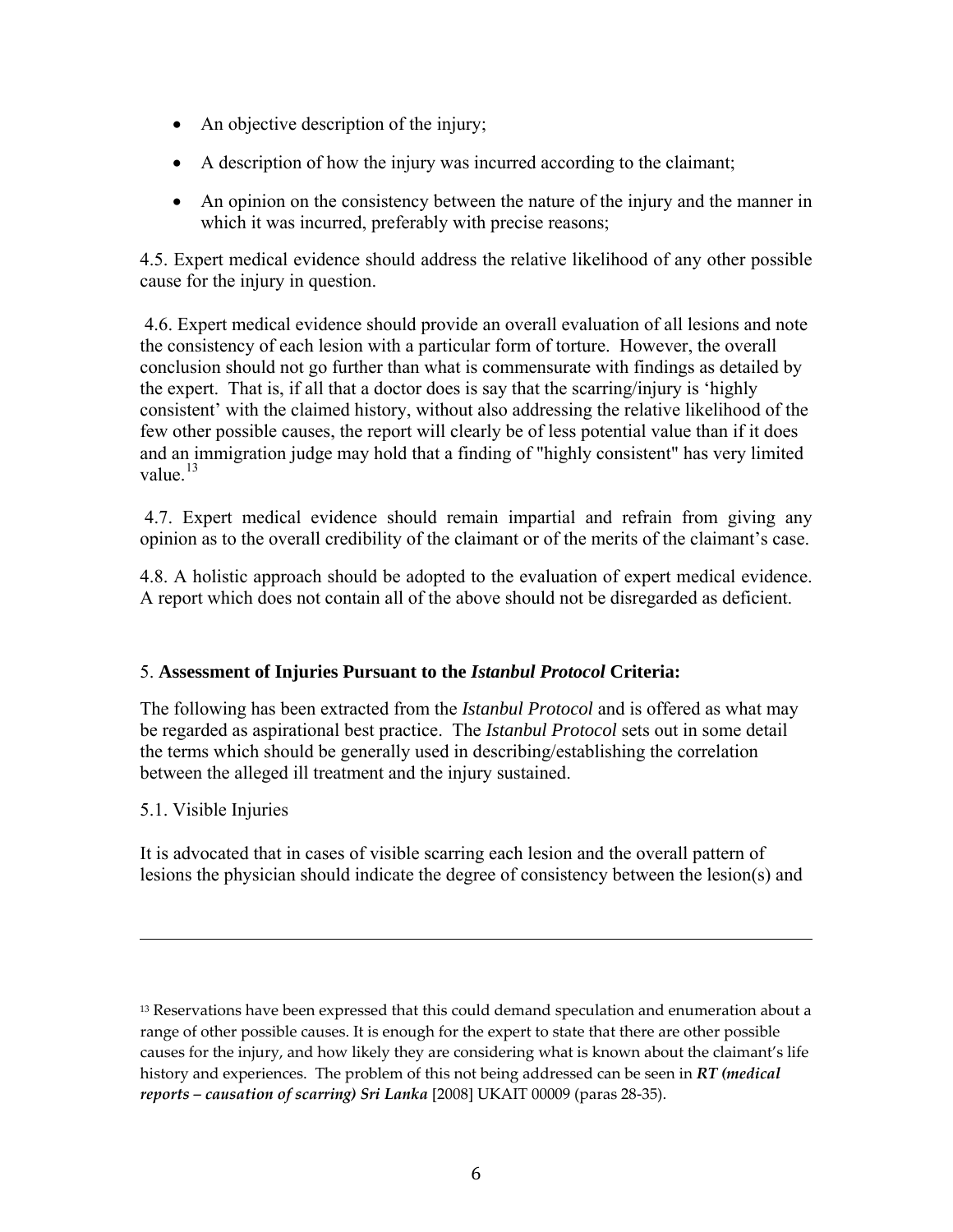the alleged injurious conduct. The following terms, referred to as the five-fold hierarchy of degrees of consistency between the injury and "the attribution", are generally used:

(*a*) *Not consistent*: the lesion could not have been caused by the trauma described;

(*b*) *Consistent with*: the lesion could have been caused by the trauma described, but it is non-specific and there are many other possible causes;

(*c*) *Highly consistent*: the lesion could have been caused by the trauma described, and there are few other possible causes;

(*d*) *Typical of*: this is an appearance that is usually found with this type of trauma, but there are other possible causes;

(*e*) *Diagnostic of*: this appearance could not have been caused in any way other than that described. *[14](#page-6-0)*

5.2. Non-visible Scarring

 The *Istanbul Protocol* at para 287, whilst referring to cases of torture, suggests in assessing persecution/abuse/ill-treatment that the following should likewise be considered:

 (a) The extent to which the psychological findings are consistent with the alleged report of torture, abuse/ill-treatment;

(b) Given the individual's circumstances the extent to which the psychological findings are expected or may be typical reactions to extreme stress;

(c) The stage at which the individual is in the course of recovery given the timeframe in relation to the torture events and the fluctuating nature of some psychological symptoms;

(d) The impact of external factors on the individual, such as ongoing persecution, forced migration, exile, loss of family and social role;

(e) Special physical conditions, such as head injury sustained during torture or detention.

5.3. Clinicians should comment on the consistency of psychological findings and the extent to which these findings correlate with the alleged abuse. The emotional state and

<span id="page-6-0"></span><sup>14</sup> This hierarchy is taken from the *Istanbul Protocol*, para 187 and has received judicial endorsement in the UK in *RT (medical reports ‐ causation of scarring) Sri Lanka* **[**2008] UKAIT 00009; *SA (Somalia)* [2006] EWCA Civ 1302*; R (on the application of PB) v. Secretary of State for the Home Department* [2008] EWHC 364 ; and in the Republic of Ireland in *S v MJELR & Anor* [2007] IEHC 305*.*